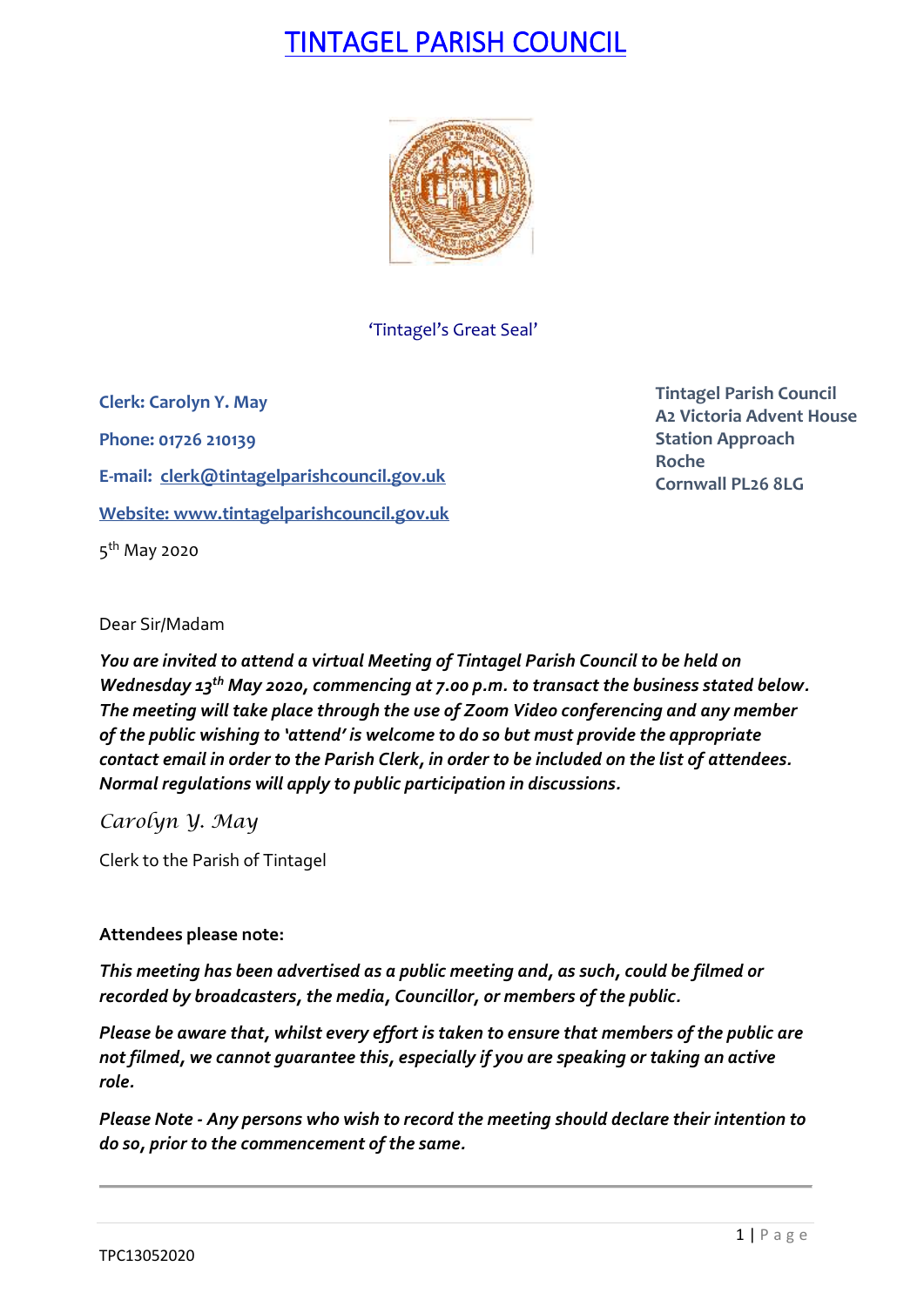- **Apologies**
- **Declarations of Interest**
- **Invitation to members of the public to speak prior to meeting, (10 minutes allowed for this item) -** Participants attention is respectfully drawn to the Parish Council's 'Public Participation Policy', which sets out the rules governing this part of the agenda - only items listed on the said agenda may be discussed.\*

### **AGENDA**

**Minutes** - To Approve the Minutes of the previous meetings, held on the 6<sup>th</sup> March 2020 (Appendix A)

**Planning Applications** – Appendix B

**Planning Decisions** – Appendix C

**Accounts Payable** – Appendix D

**Draft Annual Accounts** – Clerk

**Appointment of Internal Auditor** - Clerk

**Tintagel Visitor Centre –** Cllr Brooks

**Project Advancement** – Cllr Goward

**Co-option**

**Updates**:

Public Lavatories (Trevena / TVC)

Bossiney Building

#### **Correspondence**

Grant Application

**\* Public Participation**

- Persons wishing to speak at any meeting can only do so in relation to decision items on the agenda.
- In respect of questions at Council meetings, members of the public must give notice in writing to the Parish Clerk, by no later than noon on the Friday before the Council meeting. The notice must specify the nature of the question in enough detail to enable a reply to be prepared. Questioners have the right to ask one supplementary question once they have received the chairman's response.
- Contributions are limited to one per person per item and no person shall speak for more than 3 minutes, except in exceptional circumstances, to be determined by the Chairman.

## **Next Meeting - The next Scheduled meeting is on Wednesday 3 rd June 2020.**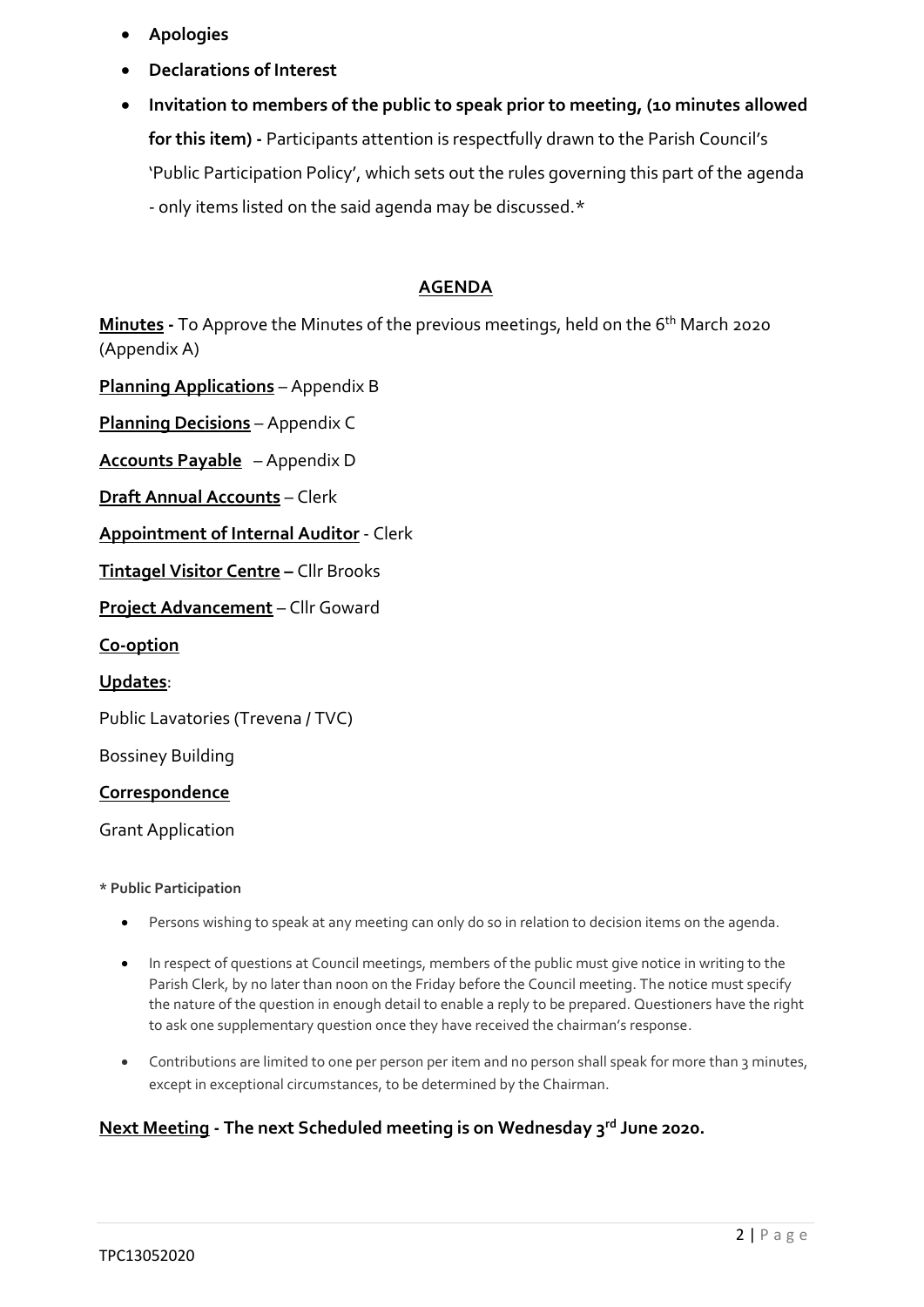## **APPENDIX A**

# TINTAGEL PARISH COUNCIL



## 'Tintagel's Great Seal'

# Clerk: Carolyn Y. May

**Phone: 01726 210139 A2 Victoria Advent House E-mail: clerk@tintagelparishcouncil.gov.uk Station Approach Website:** www.tintagelparishcouncil.gov.uk **Cornwall** 

**PL26 8LG** 

5<sup>th</sup> March 2020

# **Minutes of the meeting of Tintagel Parish Council Wednesday 4th March 2020**

**Present:** Cllr Flower (Chairman), Cllr Goward, Cllr Dyer, Cllr Dale, Cllr Harper, Cllr Pearse, Cllr Callcut, Cllr Tremain

**Members of the Public:** five

Prior to the commencement of the meeting, the Clerk read out the notice relating to the recording/ filming of the meeting.

**Apologies:** Cllr Brooks (Vice-Chairman)

**Declarations of Interest:** None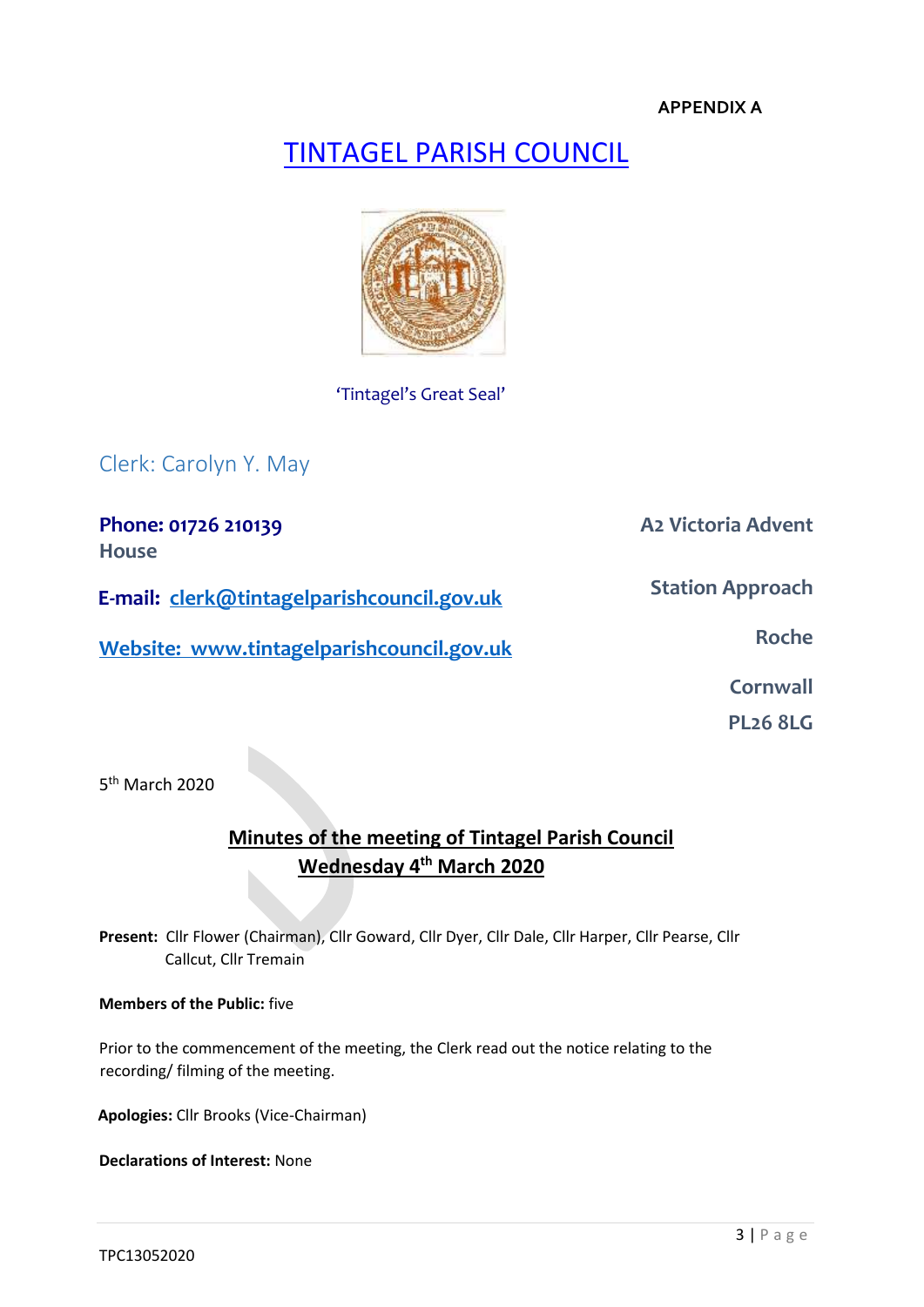#### **Invitation to members of the public to speak prior to the meeting:**

**Mr Peter Wonacott, PW Planning –** PA20/00544 – Mr Wonacott addressed the meeting, in relation to the proposed variation to the submitted Plan, relating the development of King Arthurs Car and Coach Park, Fore Street, Tintagel. He advised the meeting that, the variation submitted, provided for motorhomes to be sited on the existing car park, rather than on the grassed area, and that the said grassed area would be utilised as a parking area for cars. This change had been proposed by Mr Dangar, following the comments made by Parishioners at the Parish Council Meeting of the 5<sup>th</sup> February 2020.

**Ms Zoe Coshall (Christmas Lights)** – Ms Coshall advised the Members that, at present, there is no Christmas Lights Committee in situ. She added that the Committee of 2019 took over in February 2019. The first committee meeting was held in March 2019 and was comprised of persons who had never undertaken the task of erecting a Christmas lights display, and that no information had been made available to them by the previous committee members. It was acknowledged that the display for 2019/20 might have been better. However, there were a number of technical problems which, in the event that the 2019/20 committee was to remain in situ, would be addressed for the 2020/21 display.

It is also anticipated that, should the 2019/20 committee be re-appointed, three fundraising events would be held to provide funding for the 2020/21 display. It was also stated that there would only be five committee meetings.

Ms Coshall provided the Parish Clerk with a copy of the Christmas Lights Committee accounts. The final balance in the bank account stands at £1,202.05.

**Ms Zoe Coshall (Youth Club) –** The Youth Club is flourishing, with a current membership of 26 children. There are usually 18 in attendance at weekly meetings.

#### **AGENDA**

#### **MINUTES**

#### **Minute 084-2019/20**

The Minutes from the Parish Council Meeting, held on the 5<sup>th</sup> February 2020 were considered by Members, on a page by page basis. No issues were raised in relation to the same.

It was **proposed** by Cllr. Goward **seconded** by Cllr. Dyer and RESOLVED that the minutes be signed as a true record of the meeting. Unanimous. **Carried**.

#### **Minute 085-2019/20**

The Minutes from the Parish Council Meeting, held on the 17<sup>th</sup> February 2020 were considered by Members, on a page by page basis. No issues were raised in relation to the same.

It was **proposed** by Cllr. Goward **seconded** by Cllr. Dale and RESOLVED that the minutes be signed as a true record of the meeting. Four in favour and four abstentions (those not present at the meeting of the 17th February). **Carried**.

#### **COMMUNITY LED LOCAL DEVELOPMENT PRESENTATION**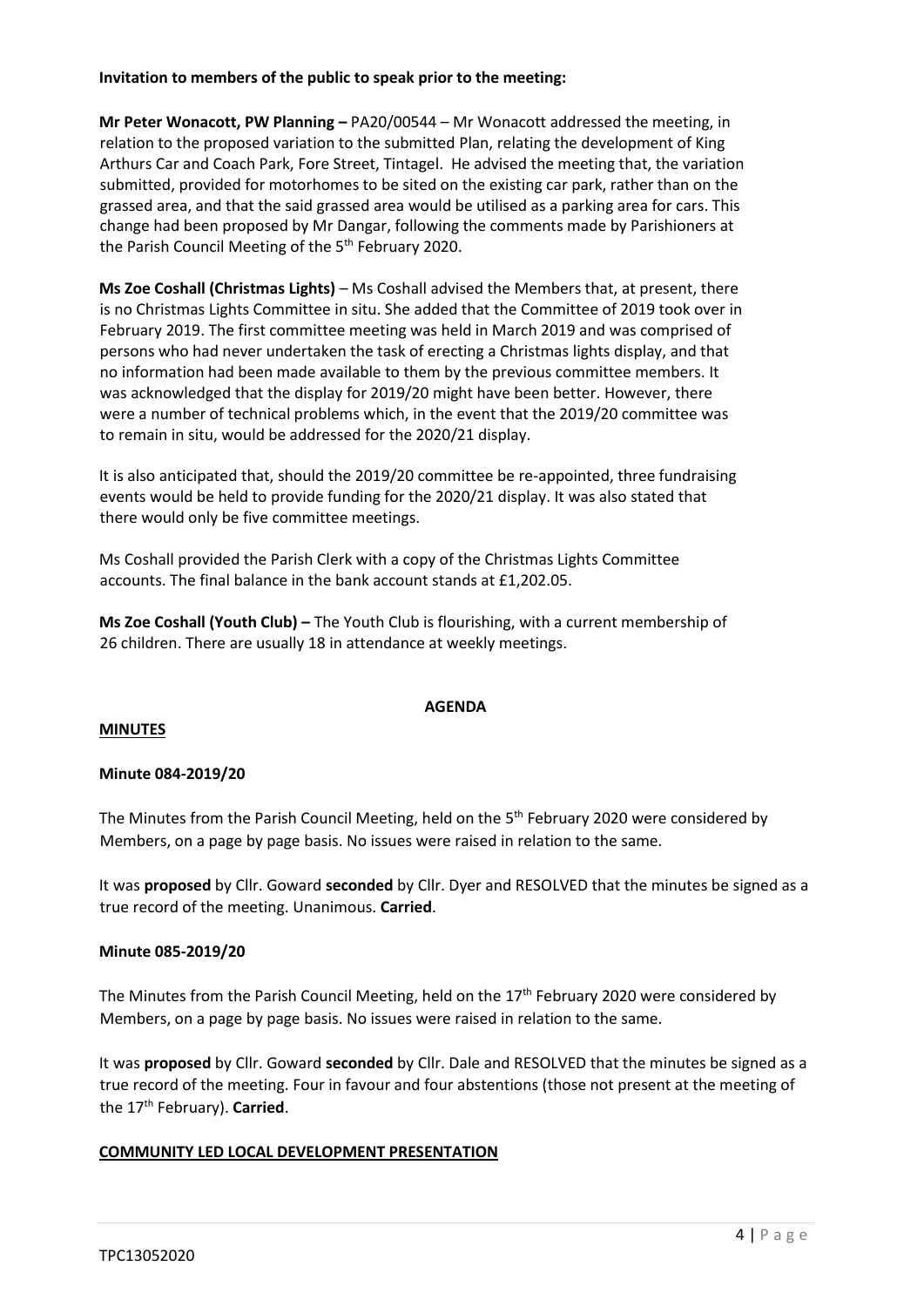The Meeting received a presentation from Judith Hann, Programme Manager from CLLD, in respect of local funding opportunities for the area.

CLLD is an EU Funded Programme which targets the communities most in need, within Cornwall. It is led by Local Action Groups and targets the funding available in areas where it can make a difference economically.

The different funding streams were discussed, and it was noted that Tintagel is an area which could benefit from the programme. Members were each provided with a copy of presentation slides and these will be displayed on the Parish Council website, for the benefit of interested parties.

The Chairman thanked Judith for her presentation.

#### **PUBLIC LAVATORIES – CHARGES**

Members discussed the current charges for public lavatories in the village. It was felt that the Parish Council should address the same. The sum of 50 pence had been recommended by the company which installed the entry systems. However. Members felt that the charge should be reduced and that the card entry system should be suspended as the charges incurred for this were rather high.

#### **Minute 086-2019/20**

It was **proposed** by Cllr Goward, **seconded** by Cllr Dyer and RESOLVED that the lavatory charges for the Visitor Centre Lavatories and for Trevena Square Lavatories should be reduced to 20 pence and that the card entry system should be suspended pending the identification of a more favourable hosting company rate. Unanimous. **Carried.**

It was **agreed** that the matter of the opening of the lavatories at the Visitor Centre and Trevena Square would be placed on the April 2020 Agenda for discussion.

#### **PLANNING MATTERS**

#### **Minute 087 -2019/20**

PA20/00658 Sunnybank, Back Lane, Bossiney

It was **proposed** by Cllr. Goward, **seconded** by Cllr. Dyer and RESOLVED that there should be no objection to the proposal. Unanimous. **Carried.**

#### **Minute 088 -2019/20**

**PA20/00544 (Variation) -** King Arthurs Car and Coach Park, Fore Street, Tintagel PL34 0DA

It was **proposed** by Cllr. Tremain, **seconded** by Cllr. Pearse and RESOLVED that there should be no objection to the proposal. Seven in favour, one abstention. **Carried.**

#### **Minute 089 -2019/20**

PA19/08994 - Land North of Wishford Cottage, Treligga Downs Road, Delabole Cornwall PL33 9DL

It was **proposed** by Cllr. Goward, **seconded** by Cllr. Dyer and RESOLVED that the Parish Council would agree to disagree with the Planner's proposals. Unanimous. **Carried.**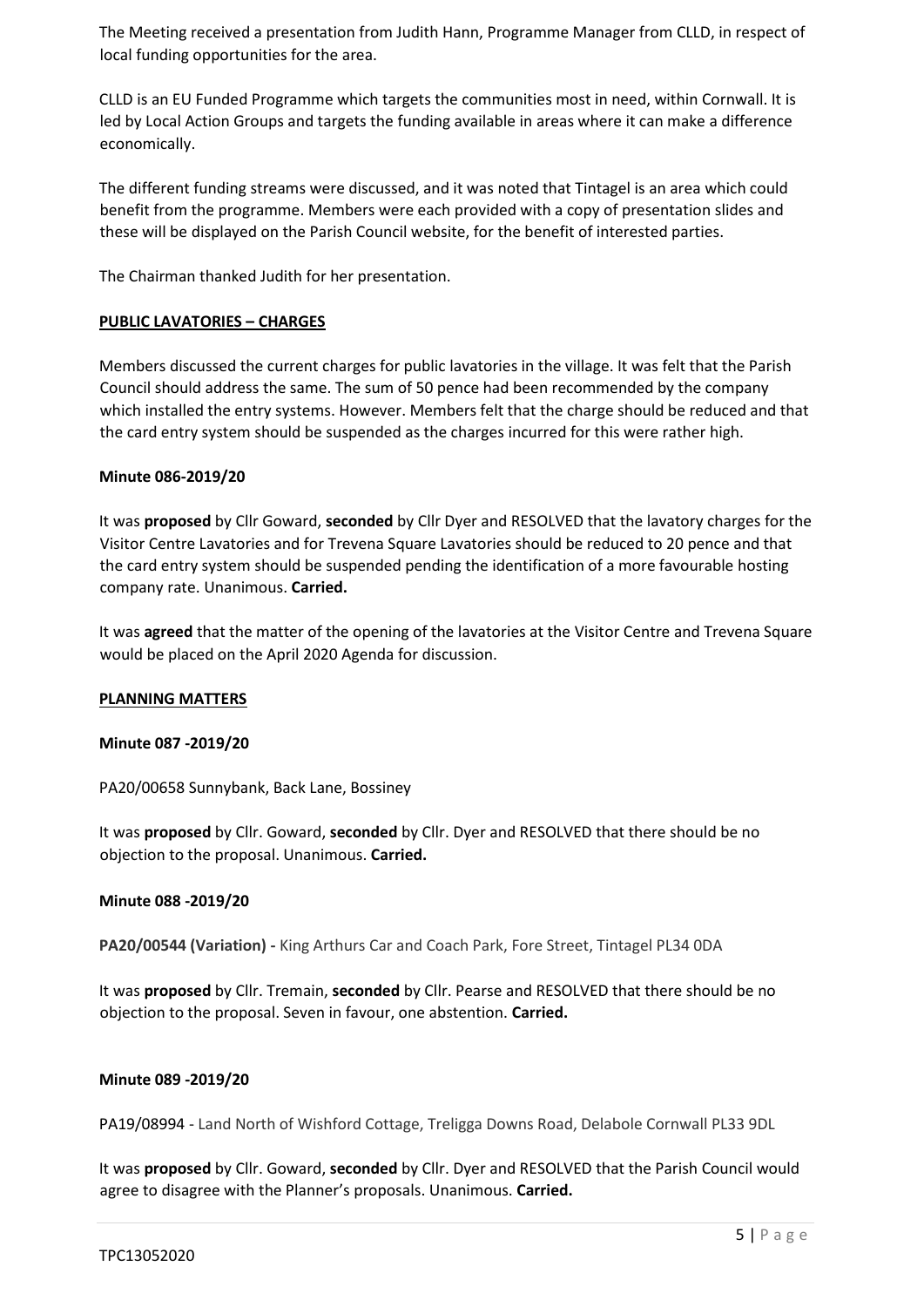#### **FINANCE**

| <b>Accounts Payable</b> |  |
|-------------------------|--|
|-------------------------|--|

| <b>Date</b>      | <b>Cheque</b> | Payee                        | <b>Net</b> | <b>VAT</b> | <b>Total</b> | <b>Note</b> |
|------------------|---------------|------------------------------|------------|------------|--------------|-------------|
| 4032020          | <b>BACS</b>   | <b>Andy Rose Photography</b> | £43.50     | £0.00      | £43.50       | <b>TVC</b>  |
| 4032020          | <b>BACS</b>   | Chubb                        | £222.07    | £44.02     | £264.09      | <b>TVC</b>  |
| 4032020          | 3957          | Mr T. Grigg                  | £15.58     | £0.00      | £15.58       | <b>TVC</b>  |
| 4032020          | <b>BACS</b>   | <b>Fishermens Friends</b>    | £144.00    | £0.00      | £144.00      | <b>TVC</b>  |
| 4032020          | 3958          | <b>Paul Dayrell</b>          | £6.50      | £0.00      | £6.50        | <b>TVC</b>  |
| 4032020          | <b>BACS</b>   | <b>Cath Simmons</b>          | £263.88    | £0.00      | £263.88      | <b>TVC</b>  |
| 4032020          | 3959          | <b>Rev Samuel Marsden</b>    | £10.40     | £0.00      | £10.40       | <b>TVC</b>  |
| 4032020          | 3960          | <b>Mary Phillips</b>         | £19.48     | £0.00      | £19.48       | <b>TVC</b>  |
| 4032020          | 4021          | <b>Diane Pe</b>              | £9.02      | £0.00      | £9.02        | <b>TVC</b>  |
| 4032020          | <b>BACS</b>   | <b>Suez</b>                  | £12.22     | £2.44      | £14.66       | <b>TVC</b>  |
| 4032020          | <b>BACS</b>   | <b>Phoenix Print</b>         | £5,635.00  | £0.00      | £5,635.00    | <b>TVC</b>  |
| <b>Sub Total</b> |               |                              | £6,381.65  | £46.46     | £6,426.11    | <b>TVC</b>  |
| 8012020          | <b>BACS</b>   | <b>AJH Services</b>          | £1,574.75  | £0.00      | £1,574.75    | <b>PC</b>   |
| 8012020          | <b>BACS</b>   | Mr A. Pearce                 | £607.50    | £0.00      | £607.50      | PC          |
| 8012020          | <b>BACS</b>   | SeaDog IT                    | £25.00     | £0.00      | £25.00       | PC          |
| 8012020          | <b>BACS</b>   | <b>Western Supply</b>        | £12.38     | £2.48      | £14.86       | <b>PC</b>   |
| <b>Sub Total</b> |               |                              | £2,219.63  | £2.48      | £2,222.11    | <b>PC</b>   |
| <b>Totals</b>    |               |                              | £8,601.28  | £48.94     | £8,648.22    |             |

#### **Minute 090-2019/20**

Members considered the schedule of payments to be made.

The Clerk, again, stressed that the Parish Council's Business Banking Account (Current Account) is running dangerously low. Members were provided with a copy of the current balance of the same, as at the date of the meeting. The total of funds available was £14,706. The schedule of payments (ibid) amounted to £8,648 (rounded down), thus a balance of £6,058 would be the sum available to meet outgoings until the end of the month.

Members were also provided with a copy of the Parish Council's Deposit A/c statement, which showed a total of £56,546.51 in reserves. A further £4,346.89 is held in the NS&I account.

It was proposed by Cllr Dyer, seconded by Cllr Goward and RESOLVED that the schedule of accounts would be accepted. Unanimous. **Carried.**

#### **Minute 091-2019/20**

The Parish Clerk requested that all payments totalling £500 (net) or more, should be listed and displayed on the Parish Council website.

It was **proposed** by Cllr Flower, **seconded** by Cllr Goward and RESOLVED that the schedule of all payments totalling £500 (net) or over (for the period 2019/20) should be displayed on the Parish Council website. To be updated as necessary. Unanimous. **Carried.**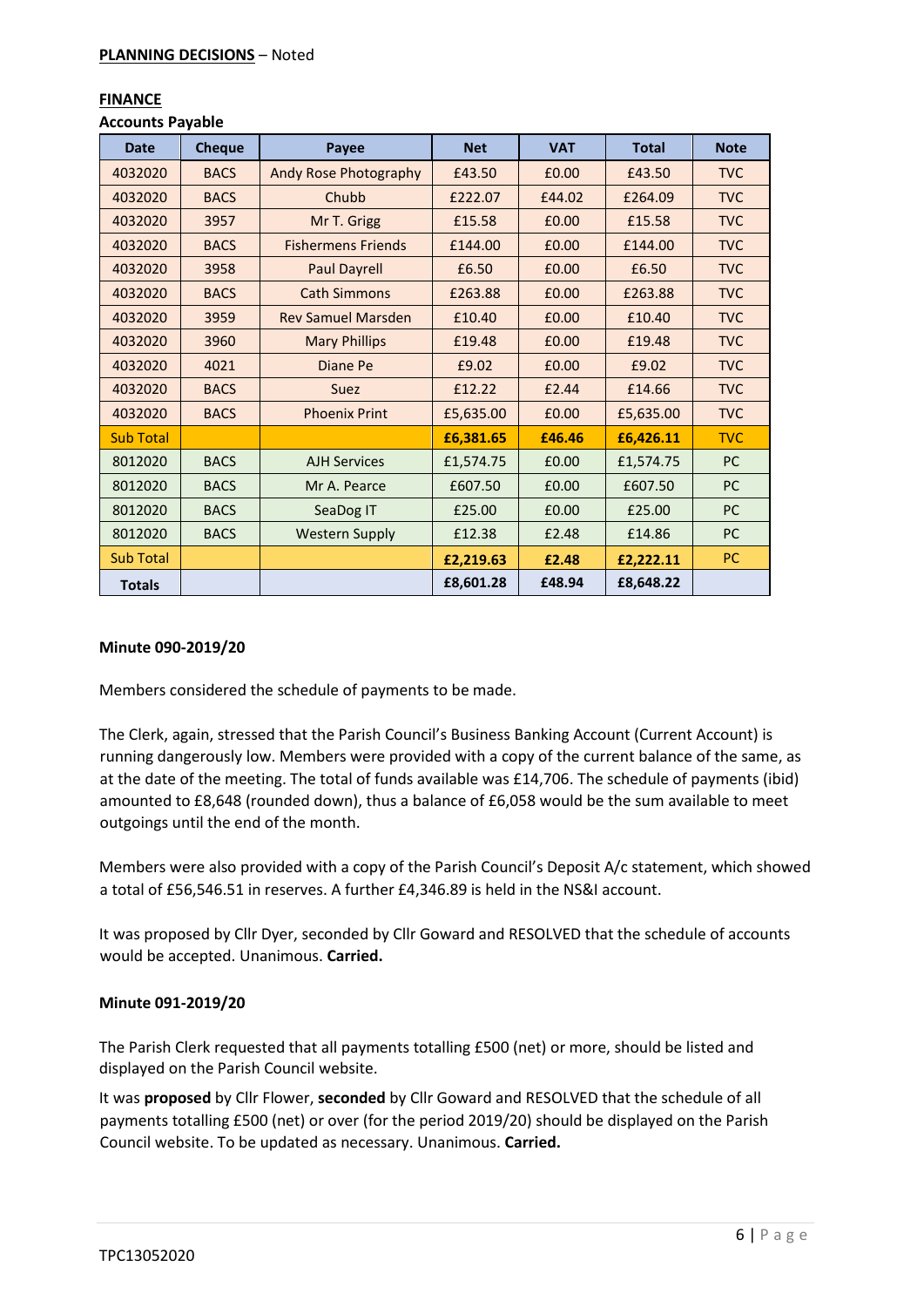#### **STAFFING COMMITTEE**

Cllrs raised their concerns at the manner in which the Clerk had been treated by a non-TPC Councillor, prior to the evening's meeting. The Councillor had attended at the venue, prior to the commencement of the meeting but did not remain for the same. Members commented on the unacceptable conduct displayed by that person, in the presence of both Members and the public. The conduct was directed towards both the Chairman of the Parish Council and the Clerk.

Cllr Tremain stated that the time had come to 'place a barrier around the Clerk' to prevent the ongoing bullying campaign from having a detrimental effect on both the Clerk and on the Parish Council. Cllr Tremain had, in fact, interceded when the Clerk had been publicly disrespected that evening.

It was **agreed** that there should be an urgent meeting of the Parish Council Staffing Committee, in order to address the matter and to determine the 'next steps' to be taken.

#### **Minute 092-2019/20**

It was proposed by Cllr Tremain, **seconded** by Cllr Dale and RESOLVED that Cllrs. Harper and Pearse would be appointed to the Staffing Committee, thus raising the number of Members on the same to four. Cllrs: Brooks, Tremain, Harper. Pearse.

#### **UPDATES**

- **Planning Group**  None
- **TVC -** Cllr Harper advised the meeting that there were now two new volunteers for the TVC The alarm system at the TVC has now been updated and is working well. The new 2020/21 brochure has now been delivered to the TVC.

#### • **Projects Group**

**IT -** the Clerk advised the Meeting that there had been a positive meeting with Impress51 (Caroline New) and that she had provided a written quotation for the creation of a new, dedicated, Tintagel Visitor Centre website.

#### **Minute 093-2019/20**

It was proposed by Cllr Goward, **seconded** by Cllr Pearse and RESOLVED that the Parish Council website would be transferred to Impress 51 and immediately upgraded to ensure compliance with the Accessibility Regulations, which must be implemented by September 2020. Impress 51 would be instructed to build a new website for the Tintagel Visitor Centre but that this would not be undertaken until the new financial year has commenced. Unanimous. **Carried.**

#### **CORRESPONDENCE**

#### **Telephone Box**

Following receipt of an email request from Tina McGrath (Cornwall Council), Members considered the matter of the retention of the telephone box at Bossiney Road, Tintagel. Although the Members had decided that it was not required as a Parish Asset, they were advised that a local businessman was keen to become custodian of the same. Only Parish/ Town councils are permitted to purchase these items. Members alluded to the assistance that had been received from the owners of the business and felt that the purchase of the asset would show good-will.

#### **Minute 094-2019/20**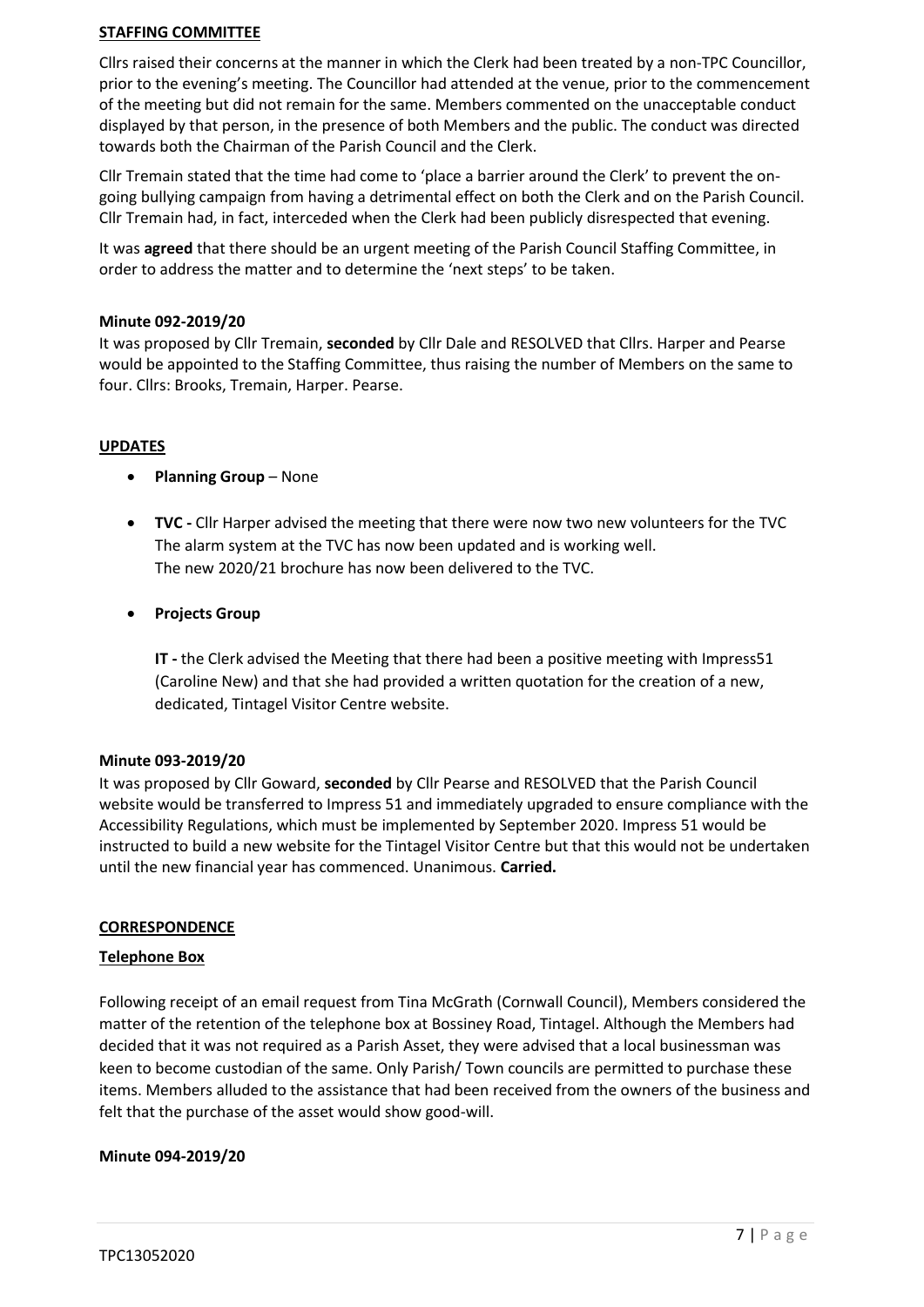It was proposed by Cllr Flower, **seconded** by Cllr Dyer and RESOLVED that the Parish Council would purchase the telephone box, for the sum of £1.00, on the condition that Mr Old undertakes to maintain the asset. Unanimous. **Carried**

#### **Molesworth Street Development**

The Clerk read out a letter from Mr Killian Cockburn, builder. Mr Cockburn had provided the Parish Council with three potential names for the development:

St Denys Crescent Hunter Crescent Gover Crescent

Members did not feel that any of the three names were appropriate for the area and have suggested **Trerammet Close** / **Crescent**, to reflect the original name of the area.

**The meeting closed at 20:30 hrs**

### **Next Meeting: Wednesday 1 st April 2020**

Carolyn Y. May LLB (Hons), MA (Finance & Investment), B.Sc. Parish Clerk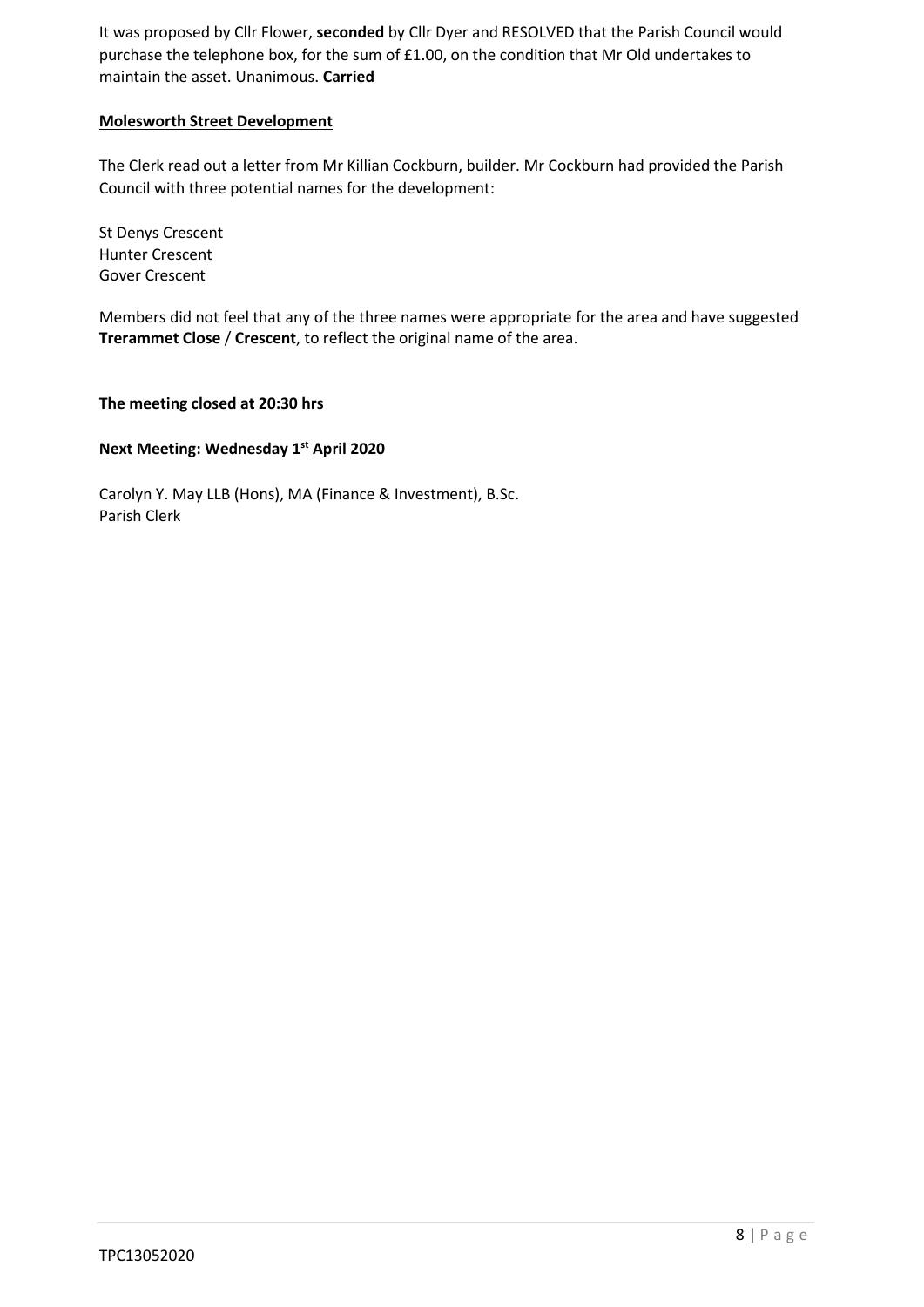| Reference                    | PA20/01956                                                                                                       |
|------------------------------|------------------------------------------------------------------------------------------------------------------|
| Alternative Reference        | PP-08554566                                                                                                      |
| <b>Application Validated</b> | Tue 31 Mar 2020                                                                                                  |
| Address                      | Truckle Trelake Lane Treknow Tintagel PL34 0EW                                                                   |
| Proposal                     | Outline application for residential development<br>(demolition of existing garage) with all matters<br>reserved. |
| Status                       | Awaiting decision                                                                                                |
| <b>Appeal Status</b>         | Unknown                                                                                                          |

| Reference                    | PA20/00569/PREAPP                                                                                                                           |
|------------------------------|---------------------------------------------------------------------------------------------------------------------------------------------|
| Alternative Reference        | n/a                                                                                                                                         |
| <b>Application Validated</b> | Tue 31 Mar 2020                                                                                                                             |
| Address                      | 1-6 Camelot Flats Castle View Tintagel Cornwall<br><b>PL34 0DH</b>                                                                          |
| Proposal                     | Pre-application advice for the demolition of existing<br>buildings and erection of a new development of 6<br>(No.) apartments with parking. |
| Status                       | Awaiting decision                                                                                                                           |
| Appeal Status                | Unknown                                                                                                                                     |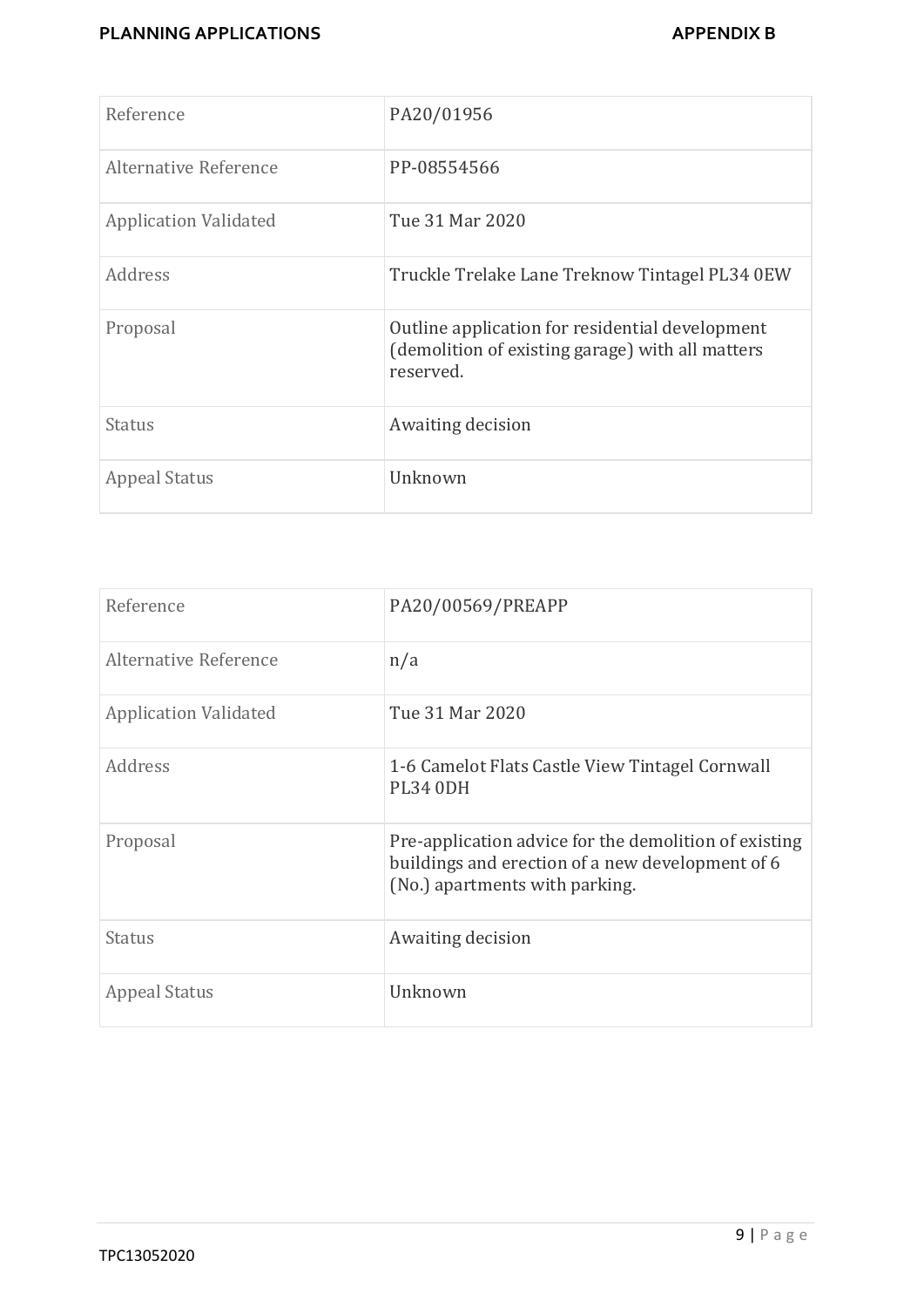# **PLANNING DECISIONS Appendix C**

| Reference                    | PA20/00544                                                                                          |
|------------------------------|-----------------------------------------------------------------------------------------------------|
| Alternative Reference        | PP-08444259                                                                                         |
| <b>Application Validated</b> | Fri 07 Feb 2020                                                                                     |
| Address                      | King Arthurs Car And Coach Park Fore Street<br>Tintagel PL34 0DA                                    |
| Proposal                     | Change of use of land to serve as a seasonal car park<br>- from Good Friday to 31 October each year |
| <b>Status</b>                | Decided                                                                                             |
| Decision                     | Refusal one reason                                                                                  |
| <b>Decision Issued Date</b>  | Fri 03 Apr 2020                                                                                     |

| Reference                    | PA19/08994                                                                                                                                                                                                                  |
|------------------------------|-----------------------------------------------------------------------------------------------------------------------------------------------------------------------------------------------------------------------------|
| Alternative Reference        | N/A                                                                                                                                                                                                                         |
| <b>Application Validated</b> | Wed 11 Dec 2019                                                                                                                                                                                                             |
| Address                      | Land North Of Wishford Cottage Treligga Downs<br>Road Delabole Cornwall PL33 9DL                                                                                                                                            |
| Proposal                     | Erection of three detached dwellings, modification<br>of existing field access, creation of a second access,<br>provision of private foul drainage and<br>demolition/clearance of second world war<br>structure and remains |
| Status                       | Decided                                                                                                                                                                                                                     |
| Decision                     | Withdrawn                                                                                                                                                                                                                   |
| <b>Decision Issued Date</b>  | Mon 30 Mar 2020                                                                                                                                                                                                             |